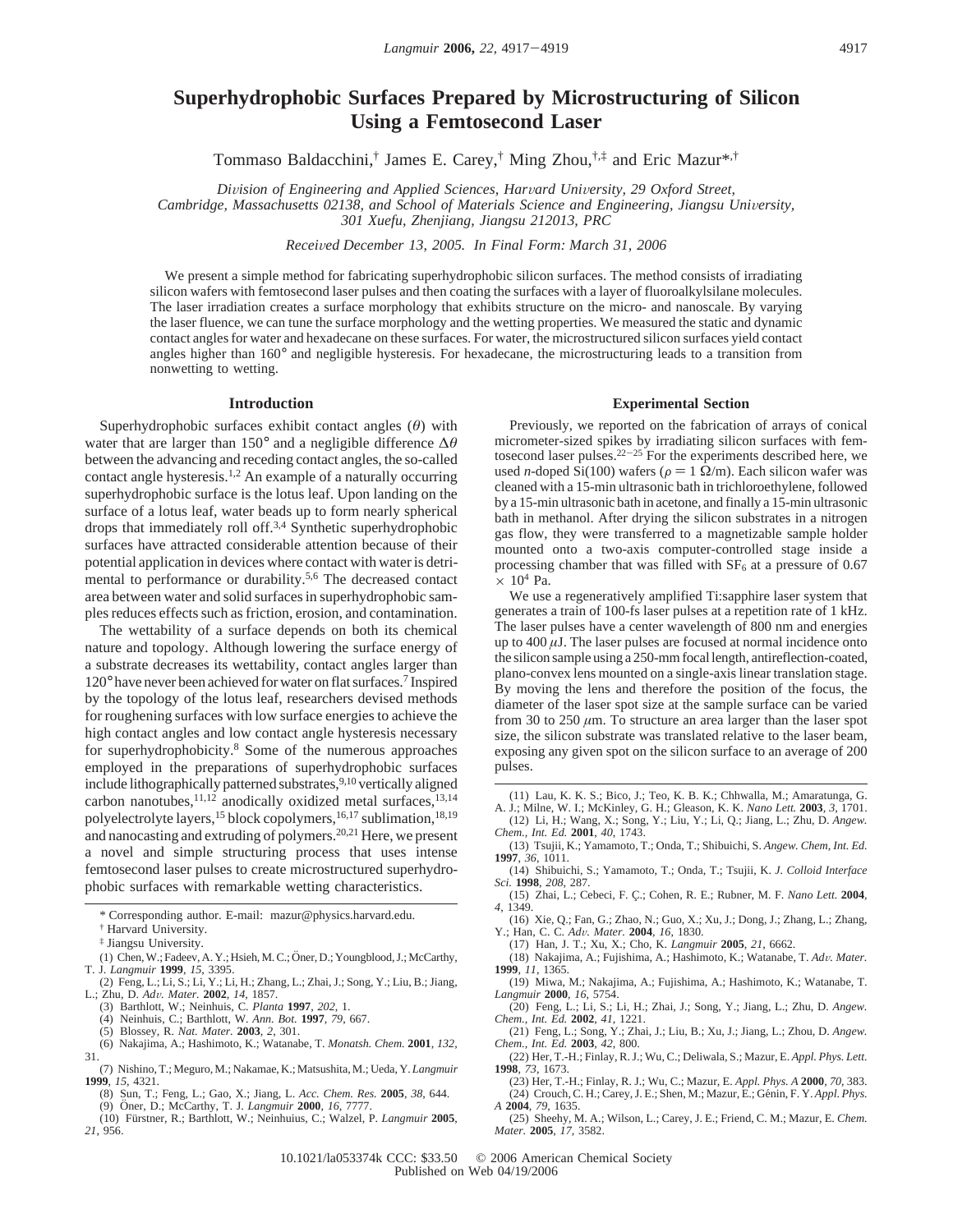

**Figure 1.** Top and side view (45°) scanning electron micrographs of silicon surfaces microstructured in  $SF<sub>6</sub>$  at various laser fluences.

Following laser irradiation, the microstructured silicon surfaces were treated for 60 s in air plasma. Immediately afterward, the samples were exposed to (heptadecafluoro-1,1,2,2-tetrahydrodecyl)trichlorosilane  $(CF_3(CF_2)$ 7CH<sub>2</sub>CH<sub>2</sub>SiCl<sub>3</sub>) for 3 h in a low-pressure chamber. The same surface treatment was used for the flat silicon samples that were not microstructured.

We determined the static contact angles for water and hexadecane by the sessile drop method with a contact angle meter and averaged over five measurements. We used 5-*µ*L droplets for all experiments. The contact angle hysteresis was measured by tilting the sample using a goniometer.

#### **Results**

Figure 1 shows a sequence of scanning electron microscopy pictures of microstructured silicon surfaces made with several incident laser fluences and a constant average shot number (200 pulses/area). The morphology of the structured sample changes dramatically in the range of fluence from 2.2 to 9.0 kJ/m<sup>2</sup>; the surface topology goes from laser-induced periodic surface structures to a coarsened surface to an array of cone-shaped spikes.23,24 No microstructuring is observed for fluences lower than  $2 \text{ kJ/m}^2$ . Shallow wavy ridges are formed at fluences between 2 and 3.5 kJ/m2. Separated protrusions with larger aspect ratios begin to appear at 4.0 kJ/m<sup>2</sup>; well-defined conical-shaped spikes are observable with increasing fluence. The base of each spike has an asymmetric shape, with the short axis of the base always parallel to the laser polarization. An important trend to notice in Figure 1 is that with increasing fluence there is an increase in both the microstructure height and the distance between microstructures.

After laser microstructuring, the sample surface is treated in air plasma to clean the surface and oxidize it and then terminated with fluorosilane. Fluorosilane termination lowers the surface



**Figure 2.** Photographs of water (top) and hexadecane (bottom) droplets on flat (left) and microstructured (right) silicon surfaces treated with fluorosilane. The same silicon surface, microstructured at a laser fluence of  $8.0 \text{ kJ/m}^2$ , was used for the two pictures on the right.



**Figure 3.** Static contact angles of water ( $\bullet$ ) and hexadecane ( $\circ$ ) on microstructured silicon surfaces as a function of microstructuring laser fluence. The values on the vertical axis at zero laser fluence are for the native silicon substrate. All surfaces were treated with fluorosilane.

energy<sup>7</sup> and allows us to study the hydrophobic effect of roughness imparted by the laser structuring. Figure 2 shows images of water droplets on flat and microstructured silicon surfaces, respectively. In both cases, the surface has been terminated with fluorosilane. The contact angle on the flat surface is 115°, but on the microstructured surface, the contact angle is 160°, an increase of 45°.

Figure 3 shows how the contact angle depends on the laser fluence used for microstructuring the silicon surface. The data points at zero fluence were obtained on unstructured (i.e., flat) silicon surfaces. For water, the contact angle increases by 40° upon microstructuring with a minimum fluence of  $2.6 \text{ kJ/m}^2$  but then remains nearly constant, independent of the laser fluence, even though the morphology of the sample surfaces varies significantly between 2 and 4  $kJ/m<sup>2</sup>$ . The wetting properties of these surfaces are very stable; a sample with a laser fluence of 8 kJ/m2 maintained the same high contact angle (160°) after being completely immersed in water for one week.

We also measured the contact angle for hexadecane on the microstructured silicon surfaces. Because hexadecane has a lower surface tension than water ( $\gamma_{\text{H}_2\text{O}} = 72.0$  mN/m;  $\gamma_{\text{HD}} = 26.7$ mN/m),<sup>26</sup> it wets more of the microstructured silicon surfaces and therefore exhibits lower contact angles than water. Figure 2 shows images of hexadecane droplets on fluorosilane-terminated flat and microstructured silicon surfaces. It is interesting that whereas hexadecane wets the flat surface ( $\theta$  < 90°) it does not